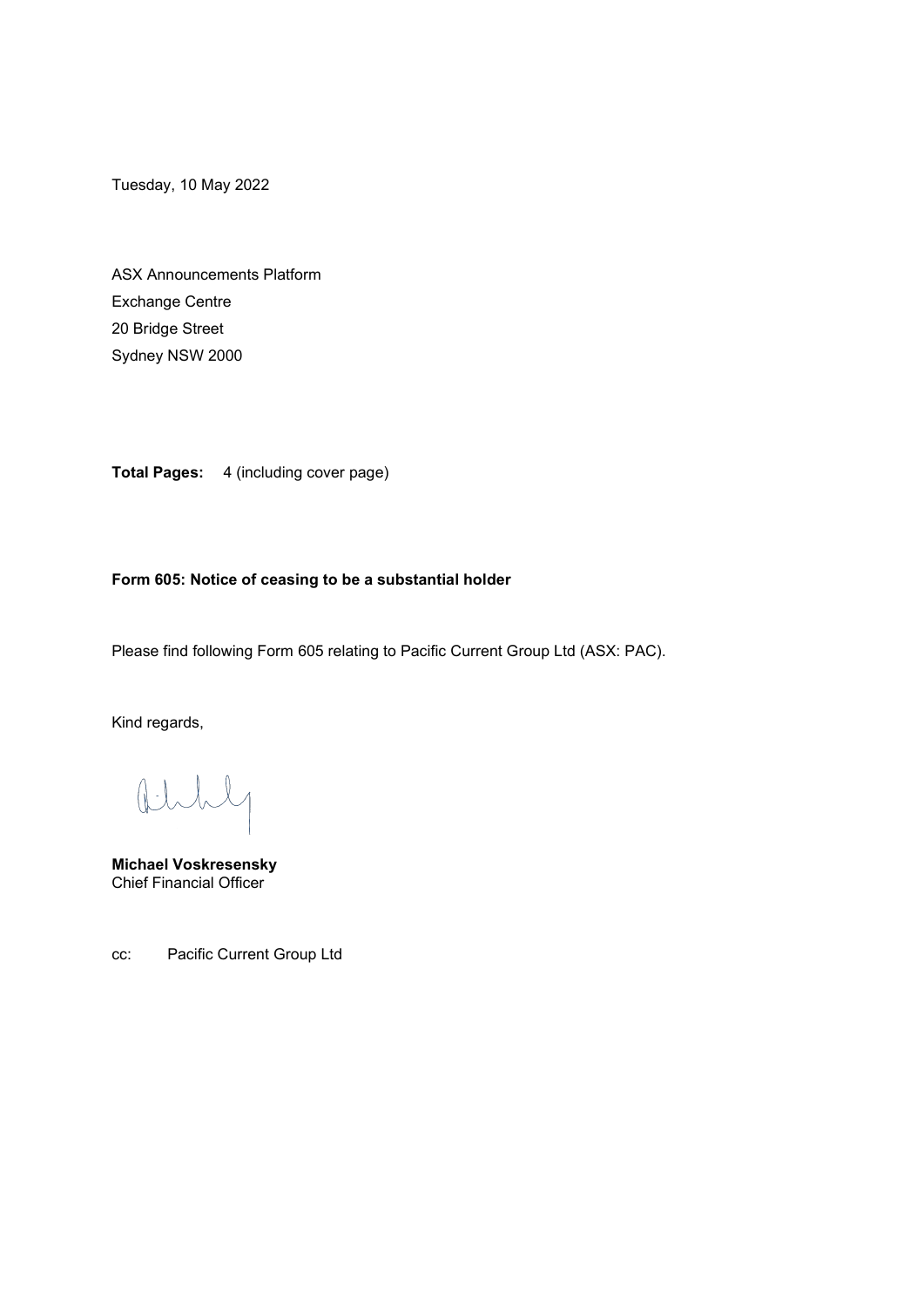# **Form 605**

 **Corporations Act 2001 Section 671B**

# **Notice of ceasing to be a substantial holder**

| To Company Name/Scheme              | Pacific Current Group Ltd     |  |  |
|-------------------------------------|-------------------------------|--|--|
| ACN/ARSN                            | ACN 006 708 792               |  |  |
| 1. Details of substantial holder(1) |                               |  |  |
| Name                                | COPIA INVESTMENT PARTNERS LTD |  |  |
| ACN/ARSN (if applicable)            | ACN 092 872 056               |  |  |
| The holder ceased to be a           |                               |  |  |

| substantial holder on                           | 09/05/2022 |
|-------------------------------------------------|------------|
| The previous notice was given to the company on | 25/10/2021 |
| The previous notice was dated                   | 21/10/2021 |

#### **2. Changes in relevant interests**

Particulars of each change in, or change in the nature of, a relevant interest (2) of the substantial holder or an associate (3) in voting securities of the company or scheme, since the substantial holder was last required to give a substantial holding notice to the company or scheme are as follows:

| Date of<br>change | Person whose<br>relevant interest<br>changed | Nature of<br>change (4) | Consideration<br>given in relation<br>to change(5) | Class (6) and<br>number of<br>securities<br>affected | Person's votes<br>affected |
|-------------------|----------------------------------------------|-------------------------|----------------------------------------------------|------------------------------------------------------|----------------------------|
|                   | SEE APPENDIX A                               |                         |                                                    |                                                      |                            |
|                   |                                              |                         |                                                    |                                                      |                            |

#### **3. Changes in association**

The persons who have become associates (3) of, ceased to be associates of, or have changed the nature of their association (7) with, the substantial holder in relation to voting interests in the company or scheme are as follows:

| Name and ACN/ARSN (if applicable) | Nature of association |
|-----------------------------------|-----------------------|
| ISEE APPENDIX B                   |                       |
|                                   |                       |

#### **4. Addresses**

The addresses of persons named in this form are as follows:

| Name           | Address |
|----------------|---------|
| SEE APPENDIX C |         |
|                |         |

## **Signature**

print name Michael Voskresensky

Capacity Chief Financial Officer

**sign here**  $\begin{matrix} 1 & 1 & 1 \\ 1 & 1 & 1 \end{matrix}$   $\begin{matrix} 1 & 1 & 1 \\ 1 & 1 & 1 \end{matrix}$  also a date 10 / 05 / 2022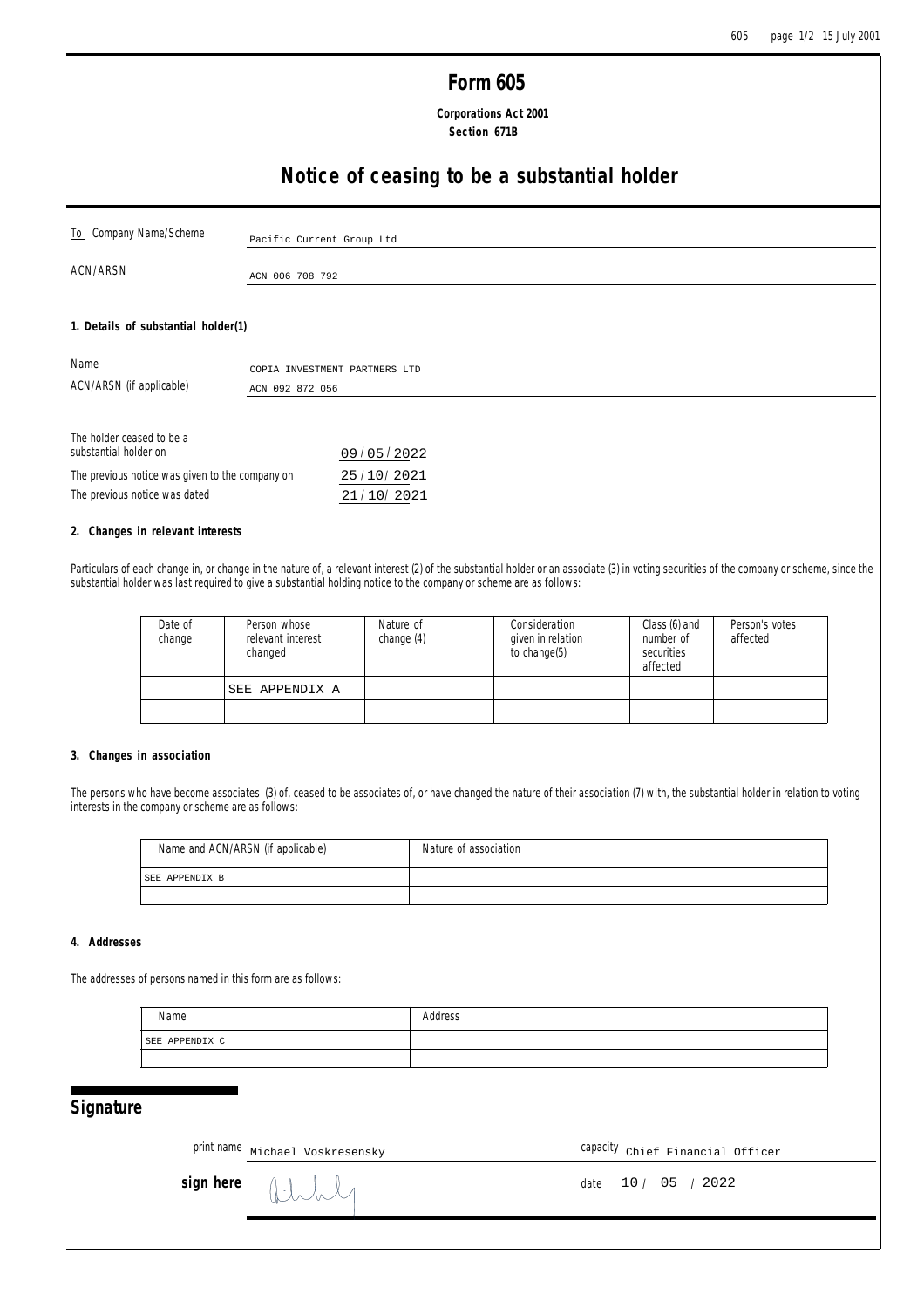# **APPENDIX A**

### **2. Changes in relevant interests**

Particulars of each change in, or change in the nature of, a relevant interest (2) of the substantial holder or an associate (3) in voting securities of the company or scheme, since the substantial holder was last required to give a substantial holding notice to the company or scheme are as follows:

| Code       | <b>TrDate</b> | SDate <sup>1</sup> | Volume    | Val           | <b>ISIN</b>  | <b>Price</b> |
|------------|---------------|--------------------|-----------|---------------|--------------|--------------|
| <b>PAC</b> | 22/10/2021    | 26/10/2021         | 46.457    | 365,522,63    | AU000000PAC7 | 7.846        |
| <b>PAC</b> | 21/01/2022    | 25/01/2022         | 16.136    | 115.787.29    | AU000000PAC7 | 7.195        |
| <b>PAC</b> | 1/02/2022     | 3/02/2022          | 33.864    | 241.610.34    | AU000000PAC7 | 7.154        |
| <b>PAC</b> | 9/05/2022     | 11/05/2022         | 1.355.000 | 10.010.455.45 | AU000000PAC7 | '400'        |

# **APPENDIX B**

# **3. Changes in association**

The persons who have become associates (2) of, ceased to be associates of, or have changed the nature of their association (9) with, the substantial holder in relation to voting interests in the company or scheme are as follows:

| <b>NAME AND ACN/ARSN (IF APPLICABLE)</b> | <b>NATURE OF ASSOCIATION</b> |
|------------------------------------------|------------------------------|
| Nil                                      | Nil                          |